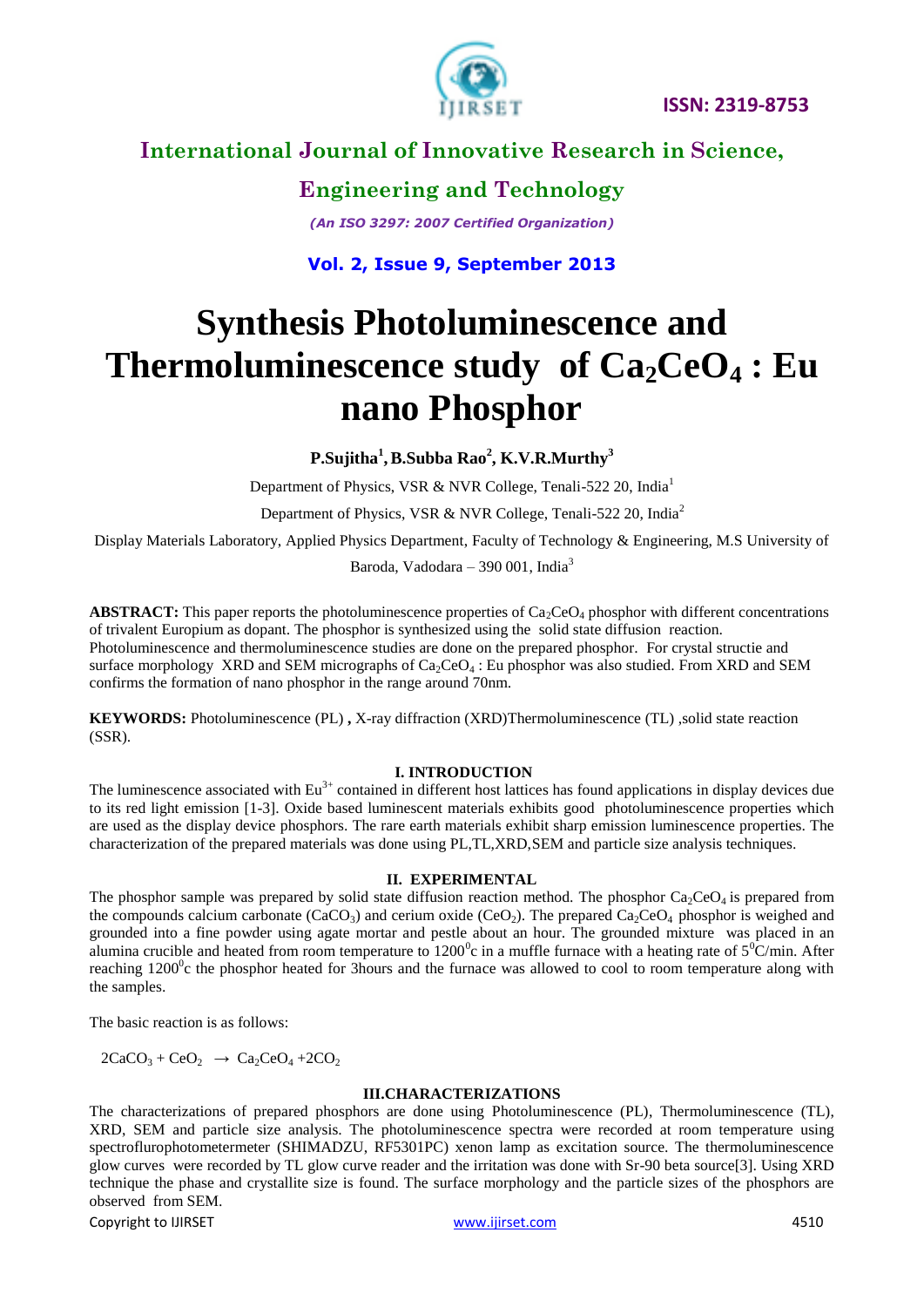

 **ISSN: 2319-8753** 

# **International Journal of Innovative Research in Science,**

# **Engineering and Technology**

*(An ISO 3297: 2007 Certified Organization)*

## **Vol. 2, Issue 9, September 2013**

## **IV.RESULTS AND DISCUSSIONS**

#### *(***A)Photoluminescence study***:*

Fig I(a) and fig I(b) shows the PL spectra of  $Ca_2CeO_4$ : Eu<sup>3+</sup> when excited 254nm. The PL emission spectra of samples were recorded for the excitation wavelength of 254nm for different concentrations of Eu. The excitation of the  $Ca_2CeO_4$ : Eu<sup>3+</sup> phosphor with 254nm wavelength generates photoluminescence emission at 593,611 and 633nm with intensities of around 25a.u. The peaks at 611 and 633nm are due to electric dipole transition



Fig I(A) : PL of  $Ca_2CeO_4$ : Eu with 254nm excitation



Fig I(B) :PL of  $Ca_2CeO_4$ : Eu with 254nm excitation

Fig. 1 (A&B) are the Eu<sup>3+</sup> emissions of Ca<sub>2</sub>CeO<sub>4</sub>: Eu when exciting with 254nm which are 593, 611 and 633nm. From Fig. 1 (A&B) it is observed that there is a uniform PL emission intensity from 400 to 500nm followed by  $Eu<sup>3+</sup>$ emissions. For better understanding the concentration of Eu and emissions of the phosphors are tabulated in table -1.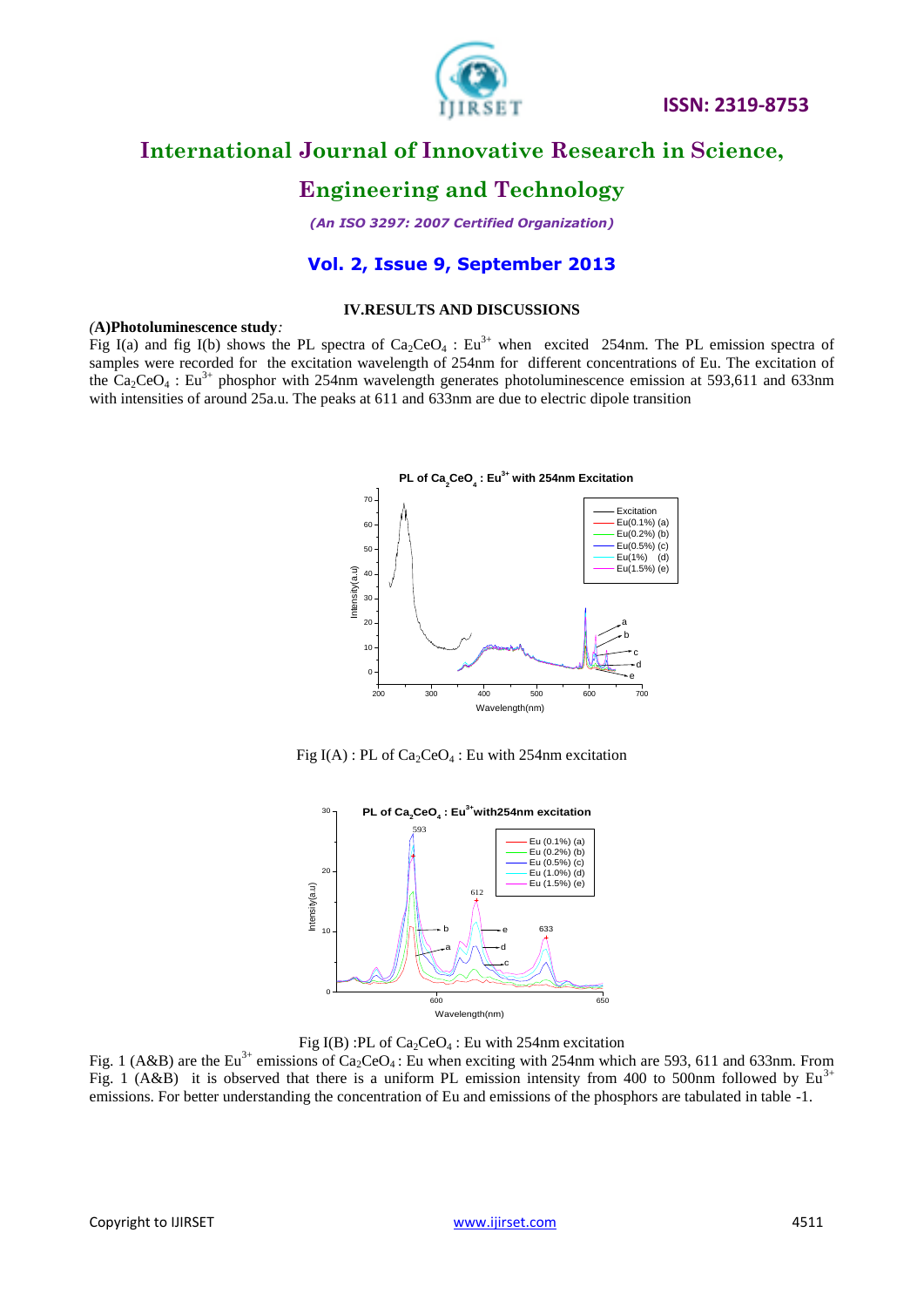

# **Engineering and Technology**

*(An ISO 3297: 2007 Certified Organization)*

## **Vol. 2, Issue 9, September 2013**



Fig. 2: Intensity Versus Eu concentration in  $Ca_2CeO_4$ 

|      |                                             | <b>Emission for 254nm</b> |                                  |
|------|---------------------------------------------|---------------------------|----------------------------------|
| S.No | <b>Sample</b><br>Composition<br>$(Eu^{3+})$ | Ex.                       |                                  |
|      |                                             | Waveleng<br>th $(nm)$     | PL<br><b>Intensity</b><br>(a.u.) |
| 1    | $Ca2CeO4$ :<br>$Eu(0.1\%)$                  | 593                       | 11                               |
| 2    | $Ca2CeO4$ : Eu<br>$(0.2\%)$                 | 593                       | 17                               |
| 3    | $Ca2CeO4$ : Eu<br>$(0.5\%)$                 | 593,611,6<br>33           | 27,8,5                           |
| 4    | $Ca2CeO4$ : Eu<br>$(1.0\%)$                 | 593,611,6<br>33           | 25,13,8                          |
| 5    | $Ca2CeO4$ : Eu<br>$(1.5\%)$                 | 593,611,6<br>33           | 23,16,10                         |

**Table -1**

From Fig. 1-B it is found that the intensity of 593nm increases linearly upto 0.5% of Eu concentration and then reduces its intensity without changing the emission wavelength. For 613nm peak, the intensity increases linearly, the same pattern is followed for 633nm peak. The peaks at 593, 611 and 633nm are the allowed transitions of  $Eu^{3+}$  emissions. The 593nm emitted peak is due to  ${}^5D_0 \rightarrow {}^7F_1$  transition of Eu and due to the magnetic dipole with energy 2.2ev. The peak at 611nm is due to  ${}^5D_2 \rightarrow {}^7F_2$  transition of Eu with energy 2.02ev and due to electric dipole of phosphor. The peak at 633nm is the allowed transition of Eu<sup>3+</sup> which is due to  ${}^5D_0 \rightarrow {}^7F_3$  having an energy 1.98ev and also due to electric dipole. It is a thumb rule in the Eu doped phosphors; the emissions below to 600nm are due to magnetic dipole and above 600nm are due to electric dipole of phosphor whatever the excited wavelength may be[4-7]. Fig.2 is the Eu concentration in  $Ca_2CeO_4$  versus intensity of 593, 611 and 633nm peaks when excited with 254nm. From fig.2 it is found the intensity of 593 nm peak intensity peak increases up to Eu concentration 0.5% and other two peaks intensity increase linearly till the Eu concentration in  $Ca_2CeO_4$  is 1.5%.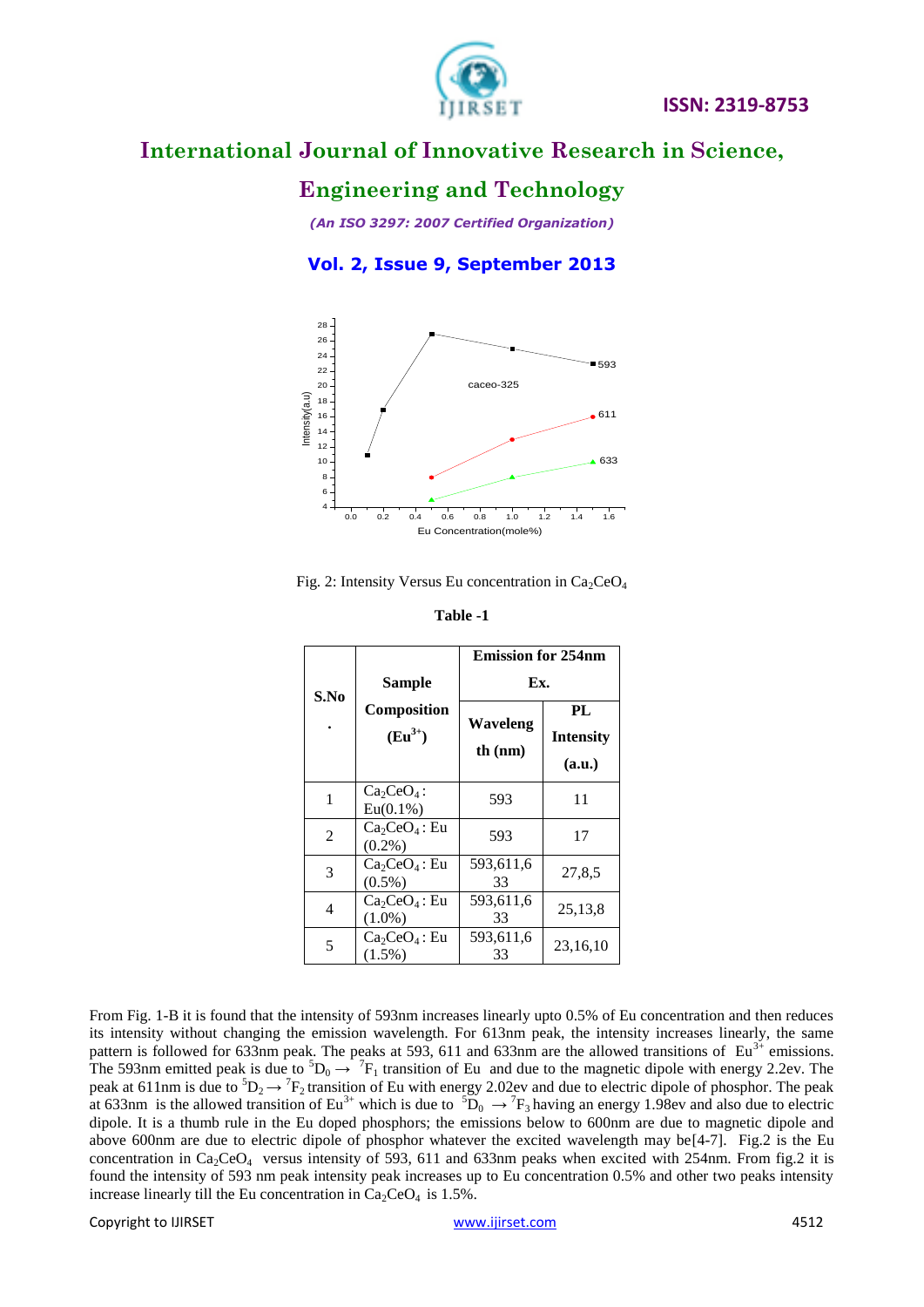

# **Engineering and Technology**

*(An ISO 3297: 2007 Certified Organization)*

## **Vol. 2, Issue 9, September 2013**

#### **(B).Thermoluminescence study:**

Fig. 3 is the TL emission of  $Ca_2CeO_4$ : Eu (5Gy beta dose). The TL of the phosphor is recorded immediately after beta irradiation. The TL is observed for different concentrations of Eu. When the Eu concentration is 0.1% in Ca<sub>2</sub>CeO<sub>4</sub> a broad isolated and well resolved TL peak is observed at temperature  $142^{\circ}$ c with an intensity of 34a.u As the Eu concentration increases in  $Ca_2CeO_4$  a small hump is observed at temperature of 343<sup>0</sup>C with an intensity of 17a.u when Eu is 1.5%. Table-2 is the intensities vs temperatures of various observed TL peaks in Ca<sub>2</sub>CeO<sub>4</sub> :Eu



|  | Fig. $3:TL$ of $Ca_2CeO_4$ : Eu |
|--|---------------------------------|
|--|---------------------------------|

| <b>Sample</b>  |                          | <b>Intensity</b> |
|----------------|--------------------------|------------------|
| concentration  | $Temperature(^{\circ}C)$ | (a.u)            |
| $Ca2CeO4$ : Eu | 142                      | 34               |
| $(0.1\%)$      |                          |                  |
| $Ca2CeO4$ : Eu | 146                      | 14               |
| $(0.2\%)$      |                          |                  |
| $Ca2CeO4$ : Eu | 167                      | 20               |
| $(0.5\%)$      |                          |                  |
| $Ca2CeO4$ : Eu | 167,338                  | 26,10            |
| $(1.0\%)$      |                          |                  |
| $Ca2CeO4$ : Eu | 108,158,343              | 12, 14, 17       |
| $(1.5\%)$      |                          |                  |

#### **Table-2**

## **(C).XRD Study:**

Copyright to IJIRSET [www.ijirset.com](http://www.ijirset.com/) 4513 The crystal structure of the product was examined by XRD analysis. Fig. 4 shows the X-ray diffraction pattern of synthesized sample  $Ca_2CeO_4$ : Eu<sup>3+</sup>. From the XRD peaks in the diffraction pattern seems the phosphor may be formed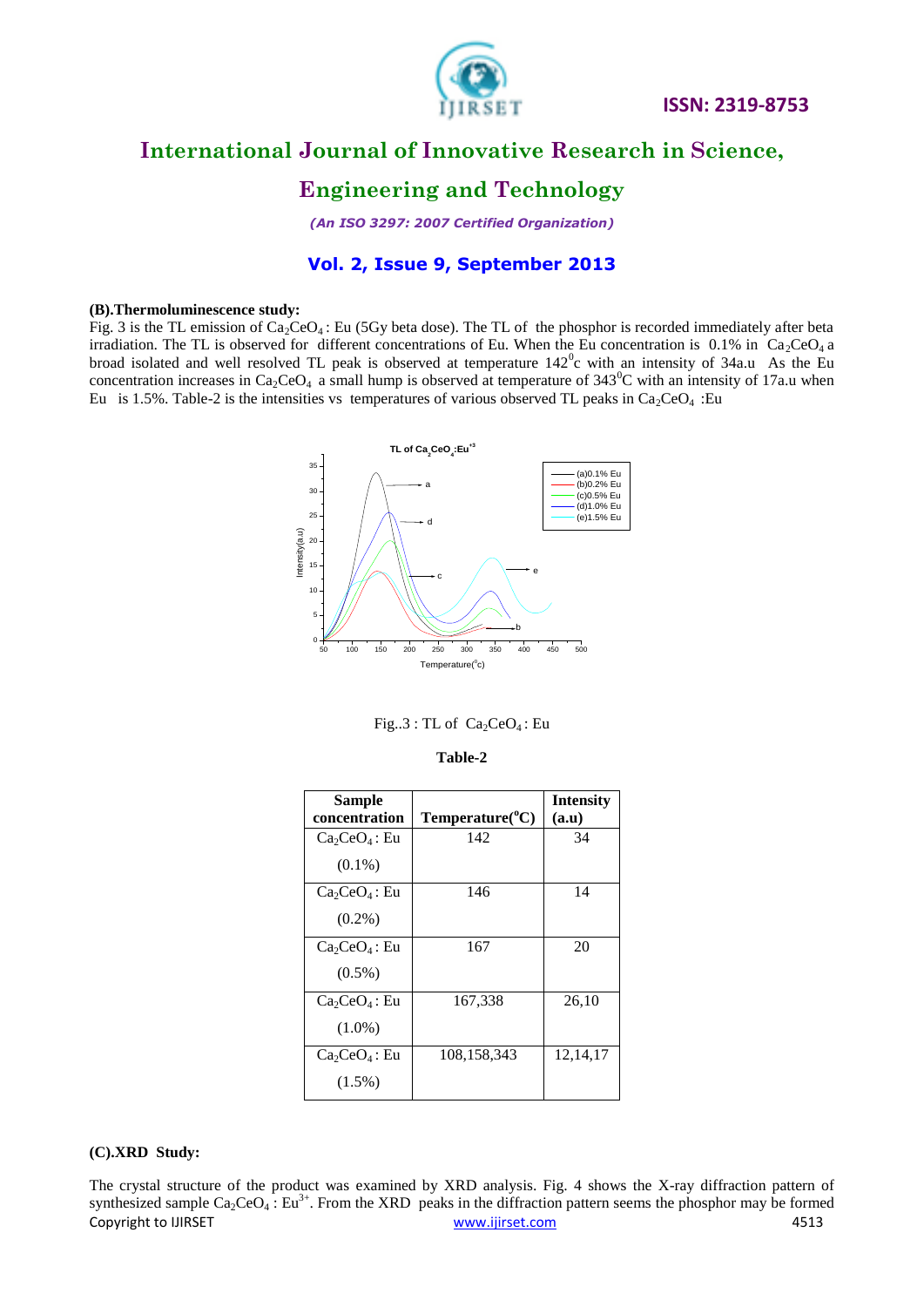

# **Engineering and Technology**

*(An ISO 3297: 2007 Certified Organization)*

## **Vol. 2, Issue 9, September 2013**

single phase. The crystallite size of the particles of powder sample were calculated by Scherer's formula i.e D=0.9lambda/βcos(theta). The average crystallite size of Eu doped  $Ca_2CeO_4$  phosphor is 63nm. Which conclude us the solid state reaction method is good to prepare nano phosphors also.



Fig.4: XRD of  $Ca_2CeO_4$ : Eu<sup>3+</sup>

## **(D).SEM Study:**

Fig.5 shows the scanning electron micrograph of Ca<sub>2</sub>CeO<sub>4</sub>: Eu<sup>3+</sup>. From the Scanning Electron Micrograph of Ca<sub>2</sub>CeO<sub>4</sub> : Eu it is found the particles are distorted spheres in shape with various sizes from 50-300nm and also clusters are found. From the SEM micrograph the calculated average basal diameter of 77nm[8]. .



Fig.5:Scanning Electron Micrograph of  $Ca_2CeO_4$ : Eu<sup>3+</sup>

## **(E).Particle size analysis***:*

The particle size distribution histograms of  $Ca_2CeO_4$ : Eu<sup>3+</sup>(1.5%) particle is shown in fig.6. From particle size histogram it is found that two maximum particle size of 4 microns and 12 microns are found. This allows us to draw a conclusion that two different sizes of phosphor may be existing and majority may be in a single phase. This variation of